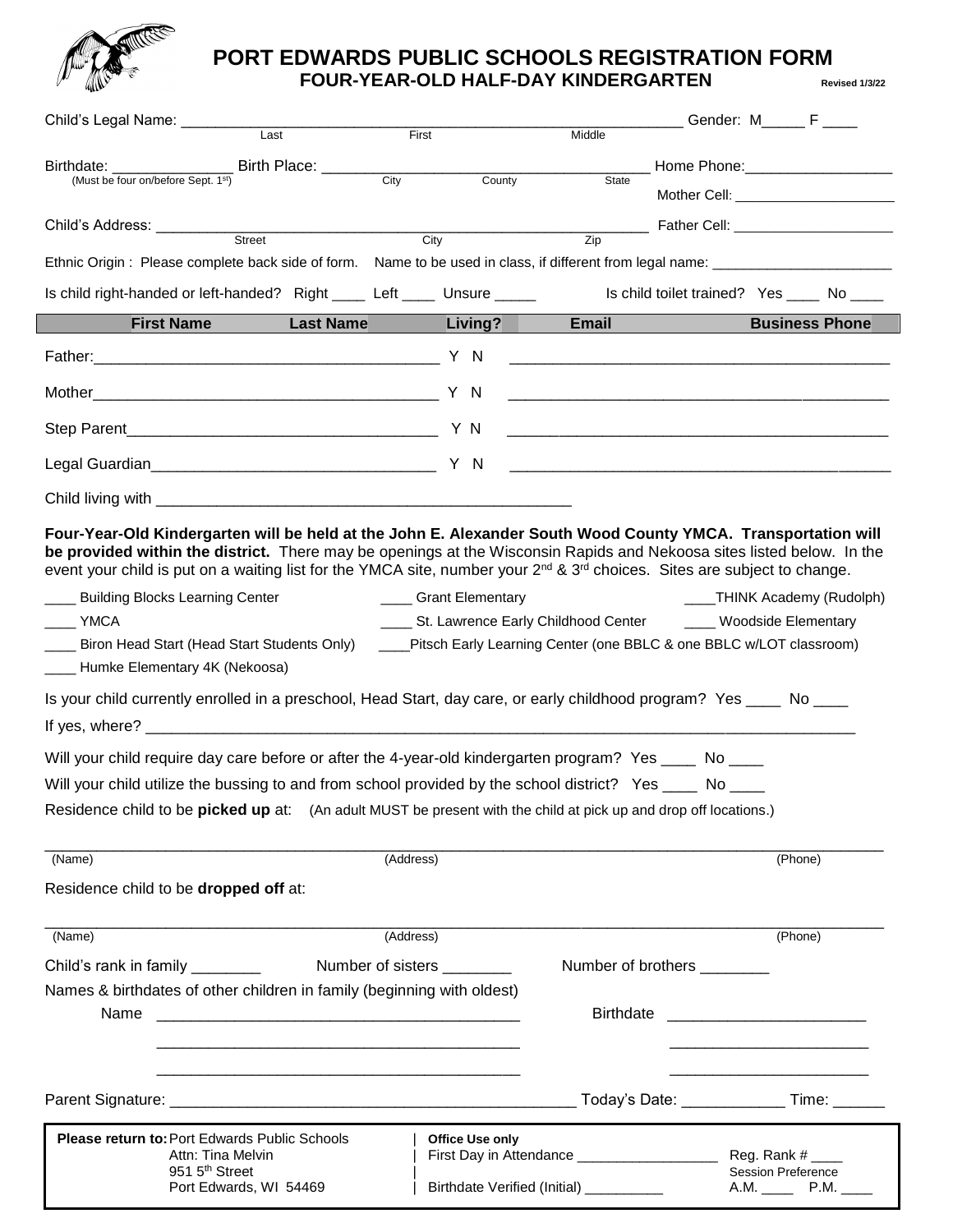|                                                               | <b>RACE/ETHNICITY</b>                                                         |                                                                                                                           |  |  |  |  |  |
|---------------------------------------------------------------|-------------------------------------------------------------------------------|---------------------------------------------------------------------------------------------------------------------------|--|--|--|--|--|
|                                                               |                                                                               | The U.S Department of Education requires all public schools to collect data on the race and ethnicity of all students and |  |  |  |  |  |
| staff. Please answer the questions below.                     |                                                                               |                                                                                                                           |  |  |  |  |  |
|                                                               |                                                                               |                                                                                                                           |  |  |  |  |  |
| <b>Part I: Ethnicity Designation</b>                          |                                                                               |                                                                                                                           |  |  |  |  |  |
| Is the person Hispanic or Latino? Must choose one.            |                                                                               |                                                                                                                           |  |  |  |  |  |
| $\Box$ Hispanic or Latino [If selected go to Question I-A]    |                                                                               |                                                                                                                           |  |  |  |  |  |
| $\Box$ Not Hispanic or Latino [If no, go to Question Part II] |                                                                               |                                                                                                                           |  |  |  |  |  |
|                                                               |                                                                               | Optional Question I-A: If Hispanic or Latino was chosen above, select all that apply from the list below:                 |  |  |  |  |  |
| $\Box$ Columbian                                              | $\Box$ Ecuadorian<br>$\Box$ Guatemalan                                        |                                                                                                                           |  |  |  |  |  |
| $\Box$ Mexican<br>$\Box$ Puerto Rican<br>$\Box$ Salvadoran    |                                                                               |                                                                                                                           |  |  |  |  |  |
| $\Box$ Spaniard/Spanish/Spanish-American                      |                                                                               | $\Box$ Decline to indicate                                                                                                |  |  |  |  |  |
| $\Box$ Unknown                                                | $\Box$ Other                                                                  |                                                                                                                           |  |  |  |  |  |
|                                                               |                                                                               |                                                                                                                           |  |  |  |  |  |
| <b>Part II: Race Designation</b>                              |                                                                               |                                                                                                                           |  |  |  |  |  |
|                                                               | Select one or more of the following categories that apply to this person:     |                                                                                                                           |  |  |  |  |  |
|                                                               | $\Box$ American Indian or Alaska Native [If selected go to question II-A]     |                                                                                                                           |  |  |  |  |  |
|                                                               | Optional Question II-A: If chosen, select only one tribal affiliation         |                                                                                                                           |  |  |  |  |  |
| $\Box$ Bad River Band                                         | $\Box$ Forest County                                                          | $\Box$ Ho-Chunk                                                                                                           |  |  |  |  |  |
| $\Box$ Lac Courte Oreilles                                    | $\Box$ Lac du Flambeau                                                        | $\Box$ Menominee                                                                                                          |  |  |  |  |  |
| $\Box$ Red Cliff<br>$\Box$ Oneida Nation (Wisconsin)          |                                                                               | $\Box$ Sokaogon                                                                                                           |  |  |  |  |  |
| $\Box$ St. Croix                                              | $\Box$ Stockbridge                                                            | $\Box$ Brothertown                                                                                                        |  |  |  |  |  |
|                                                               | $\Box$ Other Please select value from this Tribal Affiliation List            |                                                                                                                           |  |  |  |  |  |
|                                                               |                                                                               |                                                                                                                           |  |  |  |  |  |
| $\Box$ Asian [If selected go to question II-B]                |                                                                               |                                                                                                                           |  |  |  |  |  |
|                                                               | Optional Question II-B: If chosen, select all that apply from the list below: |                                                                                                                           |  |  |  |  |  |
| $\square$ Burmese                                             | $\Box$ Chinese                                                                | $\Box$ Filipino                                                                                                           |  |  |  |  |  |
| $\Box$ Hmong                                                  | $\Box$ Indian                                                                 | $\Box$ Karen                                                                                                              |  |  |  |  |  |
| $\Box$ Korean                                                 | $\Box$ Vietnamese                                                             | $\Box$ Decline to indicate                                                                                                |  |  |  |  |  |
| $\Box$ Unknown                                                | $\Box$ Other                                                                  |                                                                                                                           |  |  |  |  |  |
|                                                               | $\Box$ Black or African American [If selected go to question II-C]            |                                                                                                                           |  |  |  |  |  |
|                                                               |                                                                               |                                                                                                                           |  |  |  |  |  |
|                                                               | Optional Question II-C: If chosen, select all that apply from the list below: |                                                                                                                           |  |  |  |  |  |
| $\Box$ African-American                                       | □ Ethiopian-Oromo                                                             | $\Box$ Ethiopian-Other                                                                                                    |  |  |  |  |  |
| $\Box$ Liberian                                               | $\Box$ Nigerian                                                               | $\square$ Somali                                                                                                          |  |  |  |  |  |
| $\Box$ Decline to indicate                                    | $\Box$ Unknown                                                                |                                                                                                                           |  |  |  |  |  |
| $\Box$ Other                                                  |                                                                               |                                                                                                                           |  |  |  |  |  |
| $\Box$ Native Hawaiian or Other Pacific Islander              |                                                                               |                                                                                                                           |  |  |  |  |  |
| $\square$ White                                               |                                                                               |                                                                                                                           |  |  |  |  |  |
|                                                               |                                                                               |                                                                                                                           |  |  |  |  |  |